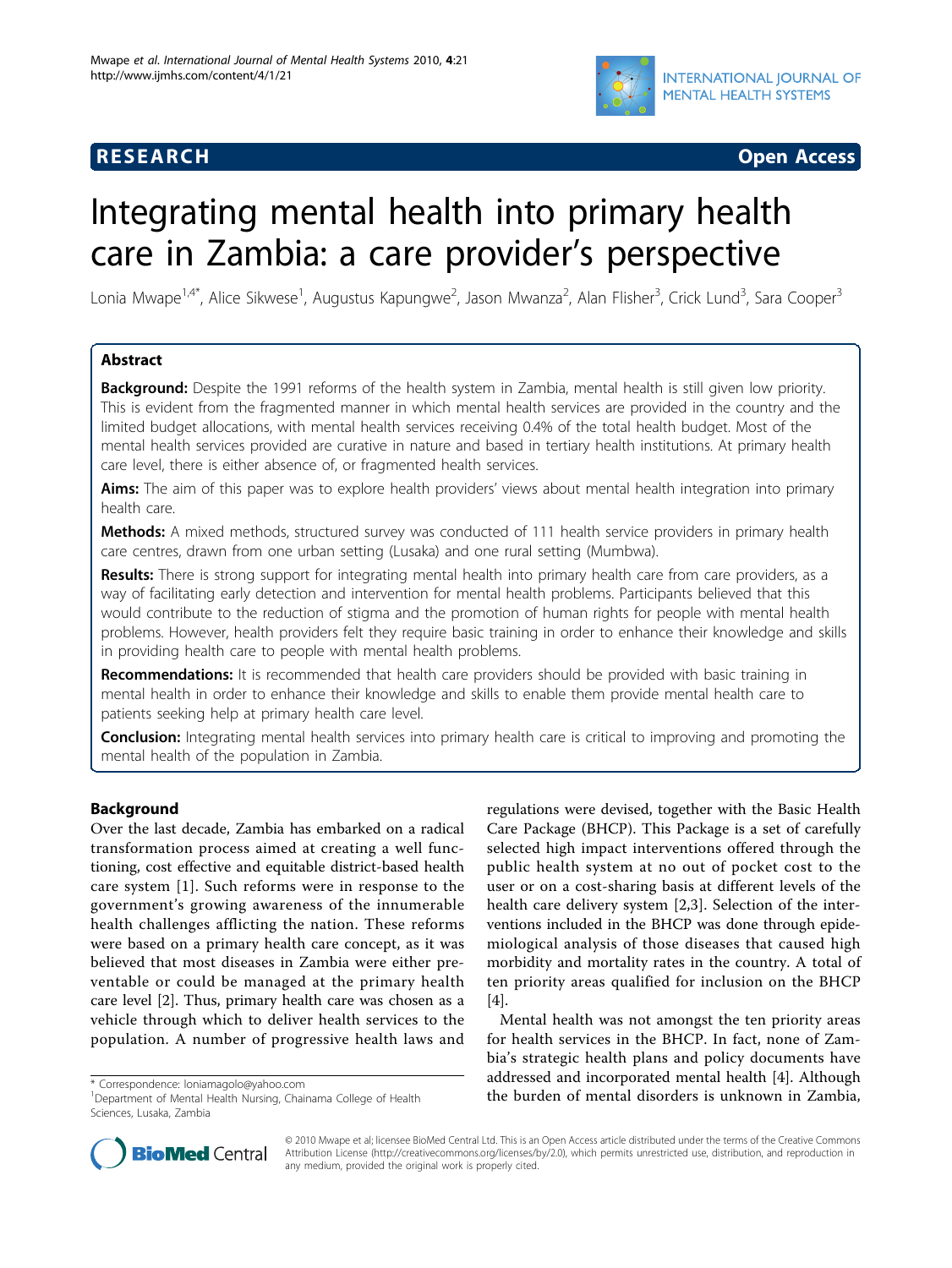hospital-based figures in Zambia suggest a prevalence rate of 3.61 and 1.8 per 10 000 population served by the hospitals catchment area for acute psychotic states and schizophrenia respectively. These are based on the number of existing cases for a particicular period of a year, per 10 000 of the population [[5](#page-8-0)]. Furthermore, treatment for 200 000 people with mental disorders (of an adult population of 2 million) in Zambia is either lacking or provided in a fragmented and not evidence-based manner [[6](#page-8-0)]. It is thus a cause for concern that mental health has been largely overlooked in Zambia, and not included within the Basic Health Care Package [[5\]](#page-8-0).

Mental health services appear to have been inadequately incorporated into the primary health care in Zambia, a problem shared with many other low-income African countries [\[7-9](#page-8-0)]. Although there are psychiatric units within seven general hospitals across the country, and the mental health policy in the country has made a commitment to integration, mental health services in Zambia are largely delivered at Chainama Hospital in Lusaka, the only mental health hospital in the country [[10](#page-8-0)]. According to MHaPP Country Report [[11\]](#page-8-0), about 2667 patients per 100,000 population are admitted to Chainama and psychiatric units around the country. The total number of beds in Chainama is 210 excluding 167 (floor beds) which are not officially recognised by the Ministry of Health. Primary health care units (health centres) do not have any mental health plans, and are severely fragmented and unco-ordinated [[12](#page-8-0),[13,10](#page-8-0)]. In these facilities, there are also inadequate psychotropic drugs, and the few staff that are available have either inadequate knowledge about mental health or they are unable to cope with the inclusion of people with mental health problems in their work schedule [\[10\]](#page-8-0). It has been observed that mental health referral services at the primary health care level have practically collapsed [\[5\]](#page-8-0).

There has been widespread recognition of the benefits of and need for low and middle income countries to better integrate mental health within primary health care [[7,14\]](#page-8-0). Integrating mental health into primary health care has been shown to reduce mental health care costs [[15\]](#page-8-0) and provide the best practice in the provision of treatment, rehabilitation and general care of psychiatric patients [[16-18\]](#page-8-0).

There is a dearth of research on mental health generally in Zambia [\[12,13,5](#page-8-0)] with currently no research having been conducted on issues around integration of mental health with primary health care. This current paper presents part of the data that was collected for a Knowledge Attitudes and Practices (KAP) survey that assessed the knowledge, attitudes and practices regarding mental health of general and mental health care providers' in Zambia. This survey formed part of the Mental Health and Poverty Project (MHaPP). The

MHaPP, which is being conducted in four African countries: Ghana, South Africa, Uganda and Zambia, aims to investigate the policy level interventions required to break the vicious cycle of human poverty and mental illhealth, in order to generate lessons for a range of lowand middle-income countries [\[19](#page-8-0)]. The aim of this particular paper was to explore health care providers' views about mental health integration into primary health care. It sought to document whether there was support and/or resistance to such integration, possible reasons for such attitudes, and health care providers' recommendations regarding integration. This study will offer insights into how mental health could be better integrated into primary health care in Zambia and low-income African countries.

#### Methods

A survey was devised and conducted in order assess the knowledge, attitudes and practices (KAP) regarding mental health of general and mental health care providers' in Zambia. The main objective behind this survey was to guide and inform the training that would be carried out amongst general and mental health care practitioners to better identify and manage common mental illness.

Data collection took the form of a questionnaire with both open and closed ended questions. The questionnaires were administered to selected health care providers who worked in Out-Patients departments. Seventy six questions were asked covering three topics namely: Knowledge, Attitudes and Practices. Knowledge and Practice included the following sub-headings; knowledge about causes of mental illness, knowledge about mental disorders and ability to treat, prescribe, and administer drugs while Attitudes involved; stereotypes, separatist and discriminatory attitudes, restrictiveness. The questions on which this paper is based formed part of the 'attitudes' component of the survey instrument which included questions on attitudes towards training, and attitudes towards integration. The guiding questions are shown in table [1](#page-2-0)

The questionnaire was piloted on fifteen health workers in Kafue District that was not part of the survey sites. Based on the findings from this pilot, the questionnaire was adapted and revised.

The data were collected from two purposively selected sites: Lusaka, representing an urban setting, and Mumbwa, representing a rural setting. These sites were selected as Ministry of Health pilot districts for integration of mental health into primary health care as well as for the purpose of representation of rural and urban scenarios. A total of 111 participants drawn from health facilities in the mentioned areas took part in the survey. Purposive sampling technique was used to select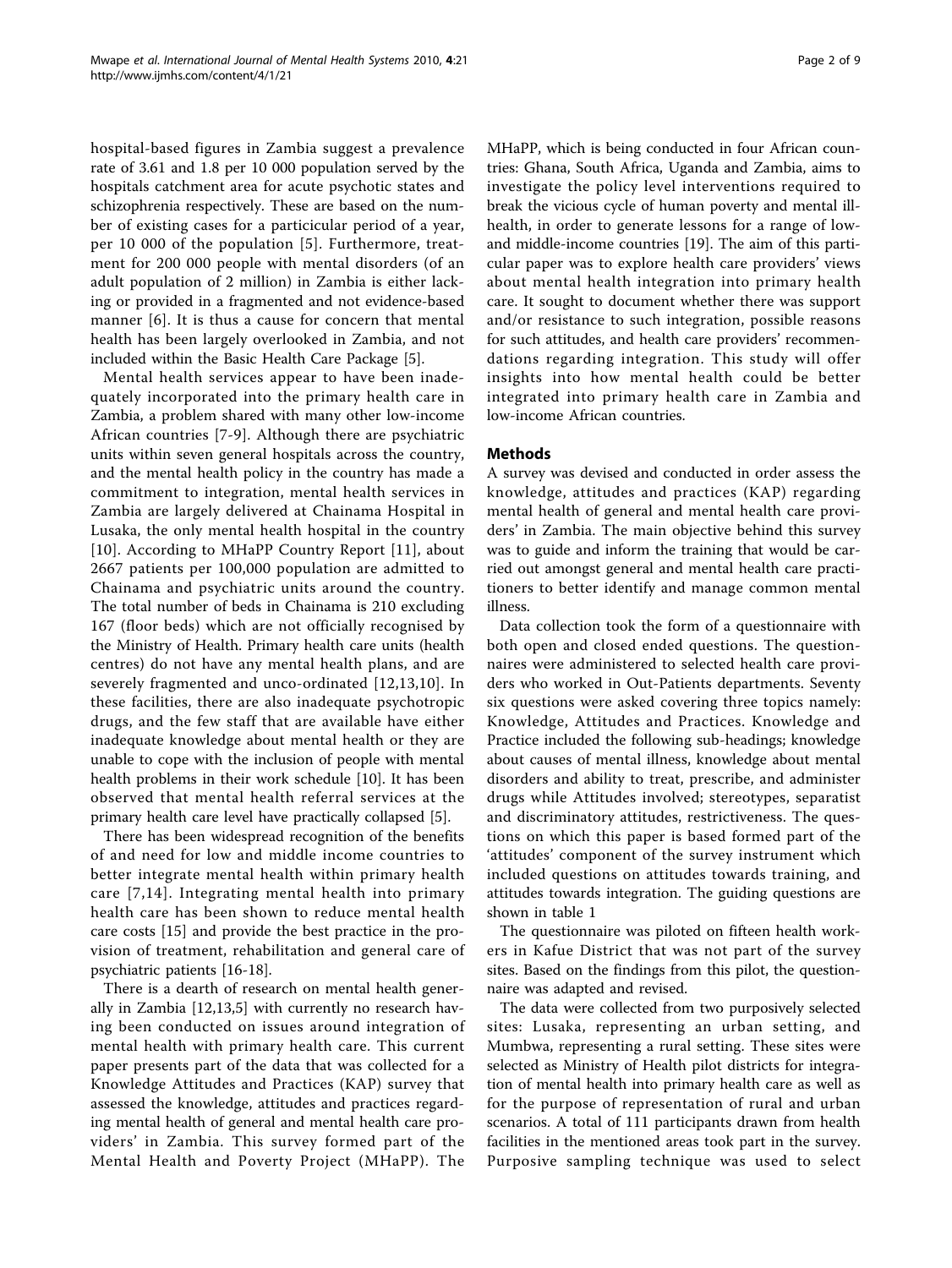<span id="page-2-0"></span>

|  |  |  |  |  |  | Table 1 Guiding questions on attitudes towards training and integration |  |
|--|--|--|--|--|--|-------------------------------------------------------------------------|--|
|--|--|--|--|--|--|-------------------------------------------------------------------------|--|

| <b>First Question</b>                                                                                                                                                                    | <b>Follow-on Question</b>                       |
|------------------------------------------------------------------------------------------------------------------------------------------------------------------------------------------|-------------------------------------------------|
| The Ministry of Health is soon to on training PHCstaff in identifying and management of mental disorders.<br>How important do you think this is?                                         | What are are the reasons for your<br>answer?    |
| 2 The reason behind training of PHC in mental health is to integrate mental health into PHC system. How<br>important do you think this is?                                               | What are the reasons for your<br>answer?        |
| 3 In your view, what type of impact will integration of mental health into PHC have on the provision of<br>primary health care in general?                                               | Please give the main reason for<br>your answer. |
| 4 What would be your opinion to the proposition that there are other more important areas of PHC other than Which are these areas<br>mental health in which PHC staff should be trained. |                                                 |

participants. Health workers from Out-Patients departments were selected because they see all incoming patients and refer them to respective departments depending on the patient's condition.

Participants were recruited from more than half the number of health centres in Lusaka. In Mumbwa they were recruited from health centres that were accessible. However, the health centres and clinics that participated were typical of all clinics in the sense that they are government financed and supervised health centres, and being served through the same basic health care package. The clinics also recruit categories of staff with similar levels of qualifications and training. In addition, almost all the health centres in Lusaka are placed in low density areas catering for similar characteristics of the population. The same applies to the rural health centres. Therefore the sample was representative of the districts from which participants were drawn. The data were collected between March and April 2009.

The quantitative data were entered into the excel data entry programme where numeric data were aggregated. Descriptive statistical analyses of relevant items were conducted.

The qualitative data were analysed using thematic analysis informed by Braun and Clarke [[20](#page-8-0)] in order to identify common responses to the questions. The data were transcribed as word for word statements from participants. Initially, all responses were read several times over to gain a sense of the meaning as a whole. Long table analysis which is a low cost technology option was used to organise the data. Responses to questions from various groups of participants were coded in different colours, and were pasted onto flip charts. Each question was on a different flip chart, followed by responses from the different groups of participants identifiable by the colour codes. Independently identified codes were then compared, and where they addressed similar content, were combined into single categories. We then inductively looked for connections and relationships among the discrete codes, in order to uncover common themes and meanings across the entire data set. Themes were grouped according to the following: similarities;

treatment; stigma and discrimination; human rights; training and resistance.

Permission to conduct this study was obtained from the Ministry of Health Directory of public health and research, and the District Directors of Health for the respective districts. Detailed information was provided to participants concerning participation and the consequence of the study. Participation was voluntary, and informed consent was obtained. For the purpose of anonymity, participants' names were omitted from the questionnaire.

#### Results

#### Social demographic characteristics

One hundred and one participants were took part in the survey. The age ranged between 19 and 65 years with the majority (41.4%) of them aged between 35 and 45 years. All participants were health care providers working in out-patients departments. Their work experience ranged from the newly graduated to those almost reached their retirement.

Table [2](#page-3-0) shows age distribution, job title, work experience and qualification of health care staff surveyed. Most (79.2%) of the respondents were aged between 25 and 45 years. The job title (and percentage) of the respondents interviewed were as follows: Zambia Enrolled Nurses (29.7%), Zambia Registered Nurses (23.4%), Zambia Enrolled Psychiatric Nurse (6.3%), Zambia Registered Mental Nurses (1.8%), Clinical Officers Psychiatry (6.3%), Clinical Officers general (28.8%). Clinical Officers psychiatry and Registered Metal Health Nurses are front line staff in the delivery of mental health care in primary health care units in both long stay facilities and daily outpatient facilities. Clinical Officers prescribe psychotropic drugs which are then administered by nurses. Such staff members are lower than doctors, with the law inhibiting them from prescribing psychotropic drugs. In terms of work experience, more than two-thirds (81.1%) of those interviewed had been working as health care providers for more than four years with the majority (66.7%) having worked for more than five years. More than half (54.1%) of the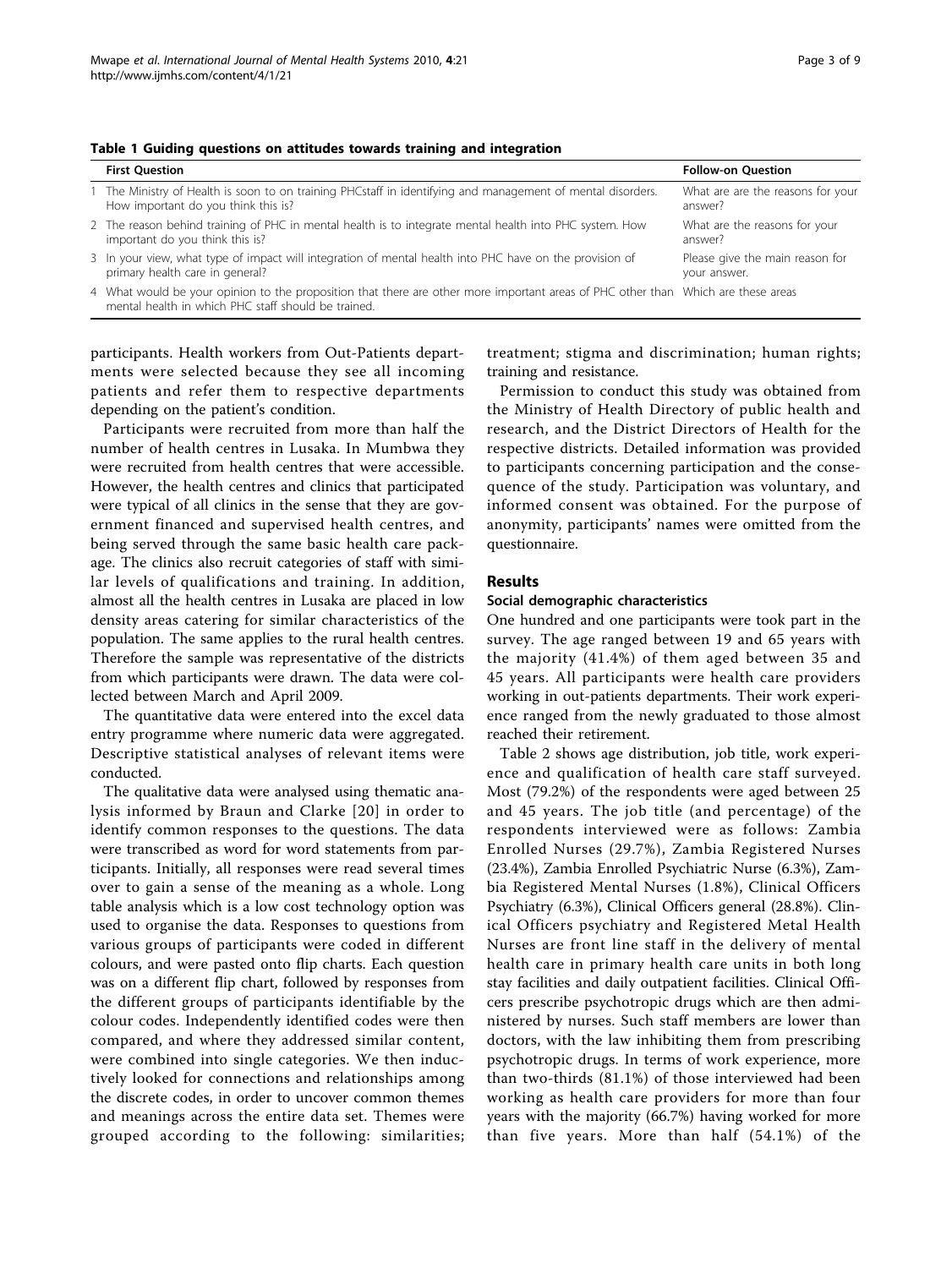#### <span id="page-3-0"></span>Table 2 Number and distribution of respondents by age group, job title, work experience and qualification

| Characteristic                    | Frequency      | Percent |
|-----------------------------------|----------------|---------|
| <b>AGE GROUP</b>                  |                |         |
| 19-24                             | $\overline{4}$ | 3.6     |
| $25 - 29$                         | 21             | 18.9    |
| 30-34                             | 21             | 18.9    |
| 35-39                             | 23             | 20.7    |
| 40-45                             | 23             | 20.7    |
| 46-50                             | 17             | 15.3    |
| 56-60                             | 1              | 0.9     |
| 61-65                             | 1              | 0.9     |
| TOTAL                             | 111            | 100.0   |
| <b>JOB TITLE</b>                  |                |         |
| Clinical Officer general          | 32             | 28.8    |
| Clinical Officer Psychiatry       | $\overline{7}$ | 6.3     |
| Zambia Registered Nurse           | 26             | 23.4    |
| Zambia Enrolled Nurse             | 33             | 29.7    |
| Zambia Enrolled Psychiatric Nurse | 7              | 6.3     |
| Zambia Registered Mental Nurse    | 2              | 1.8     |
| Environmental Health Technologist | $\overline{4}$ | 3.6     |
| <b>Total</b>                      | 111            | 100.0   |
| <b>WORK EXPERIENCE</b>            |                |         |
| $<$ 1 years                       | 8              | 7.2     |
| 1-3 years                         | 13             | 11.7    |
| 4 years                           | 13             | 11.7    |
| Five years                        | 3              | 2.7     |
| >5 years                          | 74             | 66.7    |
| <b>Total</b>                      | 111            | 100.0   |
| <b>QUALIFICATION</b>              |                |         |
| Certificate holder                | 60             | 54.1    |
| Diploma holder                    | 51             | 45.9    |
| <b>Total</b>                      | 111            | 100.0   |

respondents were certificate holders while the rest (45.9%) were diploma holders.

#### Attitudes towards integration

The results revealed a high degree of favorable attitudes towards the proposed integration of mental health into primary health care. As indicated in table [3](#page-4-0), more than 71 percent (71.2%) of interviewees indicated that such integration was extremely important while 27 percent indicated that it was important. Overall, 98.2 percent were of the view that such integration was either extremely important (71.2%) or just important (27.0%) and this ranged from a high of 88.5 percent among Zambian Registered Nurses to 25.1 percent among Environmental Health Technologist who indicated that it was extremely important. The low percentage among Environmental Page 4 of 9

Health Technologists could be due to the fact that only 4 respondents in this category of health care providers were captured in the study.

#### Rationale behind support for integration

The reasons different respondents gave for why mental health should be integrated into primary health care can be categorized into three main themes: Better detection and management of mental health problems; stigma reduction; and human rights.

# 1. Better detection and managebment of mental health problems

A key theme advanced by most of the participants that supported integration was that integration of mental health services into primary health care will facilitate early detection of mental health problems and prevent complications. Many respondents indicated that integration would aid "early intervention", "early detection" and that "Early diagnosis of mental illness patients will be facilitated" (Clinical Officer, General, Lusaka).

It was indicated further by many health care providers that many people avoid or delay seeking care and treatment at Chainama, the main mental hospital, as the institution is a major source of stigma. It was indicated that people with mental disorders would be more willing to access care and treatment at primary health care clinics, which do not have the same negative connotations attached:

'Mental illness will not be let to reach advanced stage since early detection and treatment will be effected by both health facility and community, since some family members fear/avoid being associated with Chainama Hospital and end up delaying seeking attention' (Registered General Nurse, Mumbwa).

Similarly, another health care provider indicated:

'People usually have a negative perception about Chainama and mostly people don't even go there if they are referred from health centres so by bringing this service nearer to their community and also being treated in the same facility just like any other patient, then people can be willing to get treatment from the centres without being stigmatized and discriminated against. Other problem can be identified apart from mental illness'(Registered General Nurse, Lusaka).

As alluded to in this last remark, integration of mental health with primary health care would also improve the general health care of persons with mental disorders.

Many participants also indicated that integration would facilitate the detection and management of mental disorders as mental health care would be brought closer to the communities. Numerous health care providers highlighted that many people have to travel long distances, and incur great costs to seek care at Chainama mental hospital. This was particularly emphasized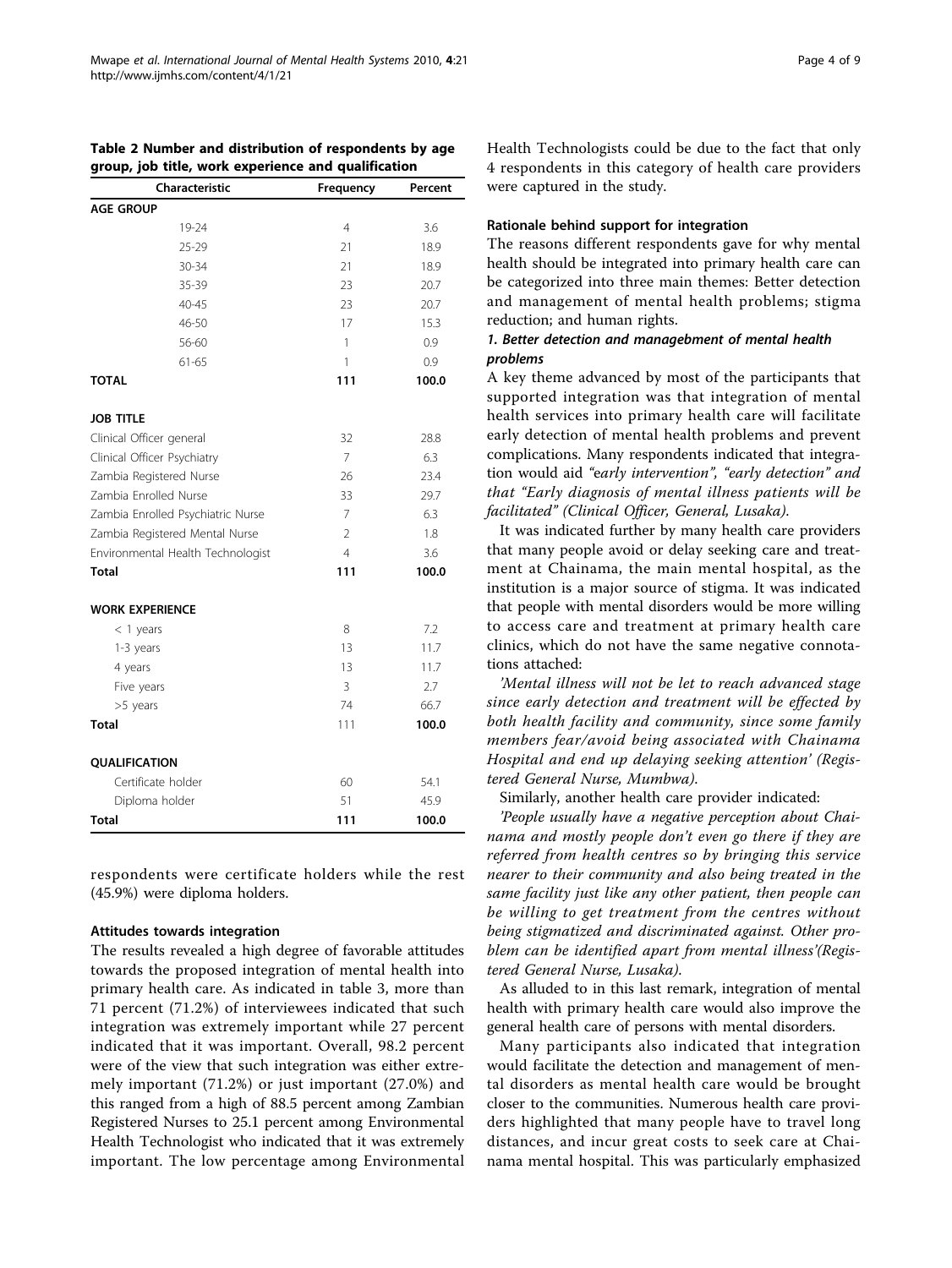| Job Title                                               | Importance of Integration<br>$N(96)^*$ |                   |                       |                                        | Importance of training<br>$N(%)*$   |              |                       |                          |
|---------------------------------------------------------|----------------------------------------|-------------------|-----------------------|----------------------------------------|-------------------------------------|--------------|-----------------------|--------------------------|
|                                                         | <b>Extremely</b><br>important          |                   | Important Unimportant | <b>Extremely</b><br><b>Unimportant</b> | Extremely<br>important              |              | Important Unimportant | Extremely<br>Unimportant |
| Clinical Officer general<br>$(n = 32)$                  | 20<br>(62.5)                           | 10<br>(31.2)      | $\Omega$<br>(0.0)     | (6.2)                                  | 18<br>(56.2)                        | 9<br>(28.1)  | $\Omega$<br>(0.0)     | (15.6)                   |
| <b>Clinical Officer Psychiatry</b><br>$(n = 7)$         | 4<br>(57.1)                            | 3<br>(42.9)       | $\Omega$<br>(0.0)     | $\Omega$<br>(0.0)                      | 5<br>(71.4)                         | 2<br>(28.6)  | 0<br>(0.0)            | 0<br>(0.0)               |
| Registered Nurse ( $n = 26$ )                           | 23<br>(88.5)                           | 3<br>(11.5)       | $\Omega$<br>(0.0)     | $\Omega$<br>(0.0)                      | 15<br>(57.7)                        | 9<br>(34.6)  | $\Omega$<br>(0.0)     | (7.7)                    |
| Enrolled Nurse ( $n = 33$ )                             | 23<br>(69.7)                           | 10<br>(30.3)      | $\Omega$<br>(0.0)     | $\Omega$<br>(0.0)                      | 25<br>(75.8)                        | 6<br>(18.2)  | 2<br>(6.1)            | 0<br>(0.0)               |
| <b>Enrolled Psychiatric Nurse</b><br>$(n = 7)$          | 6<br>(85.7)                            | (14.1)            | $\Omega$<br>(0.0)     | $\Omega$<br>(0.0)                      | 5<br>(71.4)                         | (14.3)       | $\Omega$<br>(0.0)     | (14.3)                   |
| <b>Registered Mental Health</b><br>$(n = 2)$            | 2<br>(100)                             | $\Omega$<br>(0.0) | $\Omega$<br>(0.0)     | $\Omega$<br>(0.0)                      | $\overline{\phantom{a}}$<br>(100.0) | 0<br>(0.0)   | $\Omega$<br>(0.0)     | 0<br>(0.0)               |
| <b>Environmental Health</b><br>Technologist ( $n = 4$ ) | (25.1)                                 | 3<br>(75.0)       | $\Omega$<br>(0.0)     | $\Omega$<br>(0.0)                      | $\overline{\phantom{a}}$<br>(50.0)  | 2<br>(50.0)  | $\Omega$<br>(0.0)     | 0<br>(0.0)               |
| Total                                                   | 79<br>(71.2)                           | 30<br>(27.0)      | $\Omega$<br>(0.0)     | (1.8)                                  | 72<br>(64.9)                        | 29<br>(26.1) | (1.8)                 | 8<br>(7.2)               |

<span id="page-4-0"></span>Table 3 Frequency and distribution of respondents by perceived degree of importance of integrating mental health into the primary health care system and perceived degree of importance of training in identification and management of mental disorders (broken down by job title)

\*NOTE: % of individuals within particular job description

by health care providers in rural areas. It was argued that mental health care would be more accessible and available if it was integrated into primary health care:

'It will enable the mentally ill to receive care within easy reach in our community and lessen the cost of transport to other institutions like Chainama'(Enrolled Nurse, Mumbwa).

In addition, it was indicated that mental health workers are in short supply in comparison with other types of health workers. It was thus suggested that integration would mean that there would be many more staff available for the management and treatment of mental disorders, as general health care workers would be able to attend to patients. This was most aptly revealed by the following two statements:

'All health care providers would receive training and will be ready to handle mental illness cases in the community and at health centre level, so there would be many more staff available'(Clinical Officer, Psychiatry, Mumbwa) and

'Patients will be receiving professional case management from all health workers'(Environmental Health Technologist, Mumbwa).

The rationale behind this was summarised by one participant as follows:

'Primary health care system is the only health framework can bring health as close as possible to the communities'(Registered Mental Health Nurse, Lusaka).

There was also widespread agreement that integration would aid better detection and management of mental health problems because less people would go to

Chainama mental hospital, and Chainama would be less congested and overcrowded. This would ensure that those patients who are admitted to the main mental hospital, would receive better and more comprehensive care. Many respondents indicated that integration will create "less congestion at Chainama Hospital" as "'People with simple mental illness could be handled within the clinic instead of sending them to Chainama'(Clinical Officer, General, Lusaka).

2. Stigma reduction The issue of stigma and discrimination appeared to be prominent in many participants' responses around integration of mental health into primary health care. Numerous respondents who supported integration stated that stigma would be reduced if people with mental health problems were treated at primary health care units. It was not uncommon to hear statements such as "once integrated they come out of stigma"(Enrolled Nurse, Lusaka) and integration would "lessen stigma"(Clinical Officer, General, Lusaka)) and "reduce negative attitudes"(Enrolled Nurse, Mumbwa). It was suggested that stigma would be reduced because people would start to "regard mental illness as a disease like any other because they would be treated in the same facility just like any other patient"(Registered General Nurse, Mumbwa). Furthermore, one respondent indicated:

'The community attitude will gradually change as they see mental patients are cared for and recover, rather than being locked away'.

Many respondents shared this view that stigma would be reduced as many people would be able to receive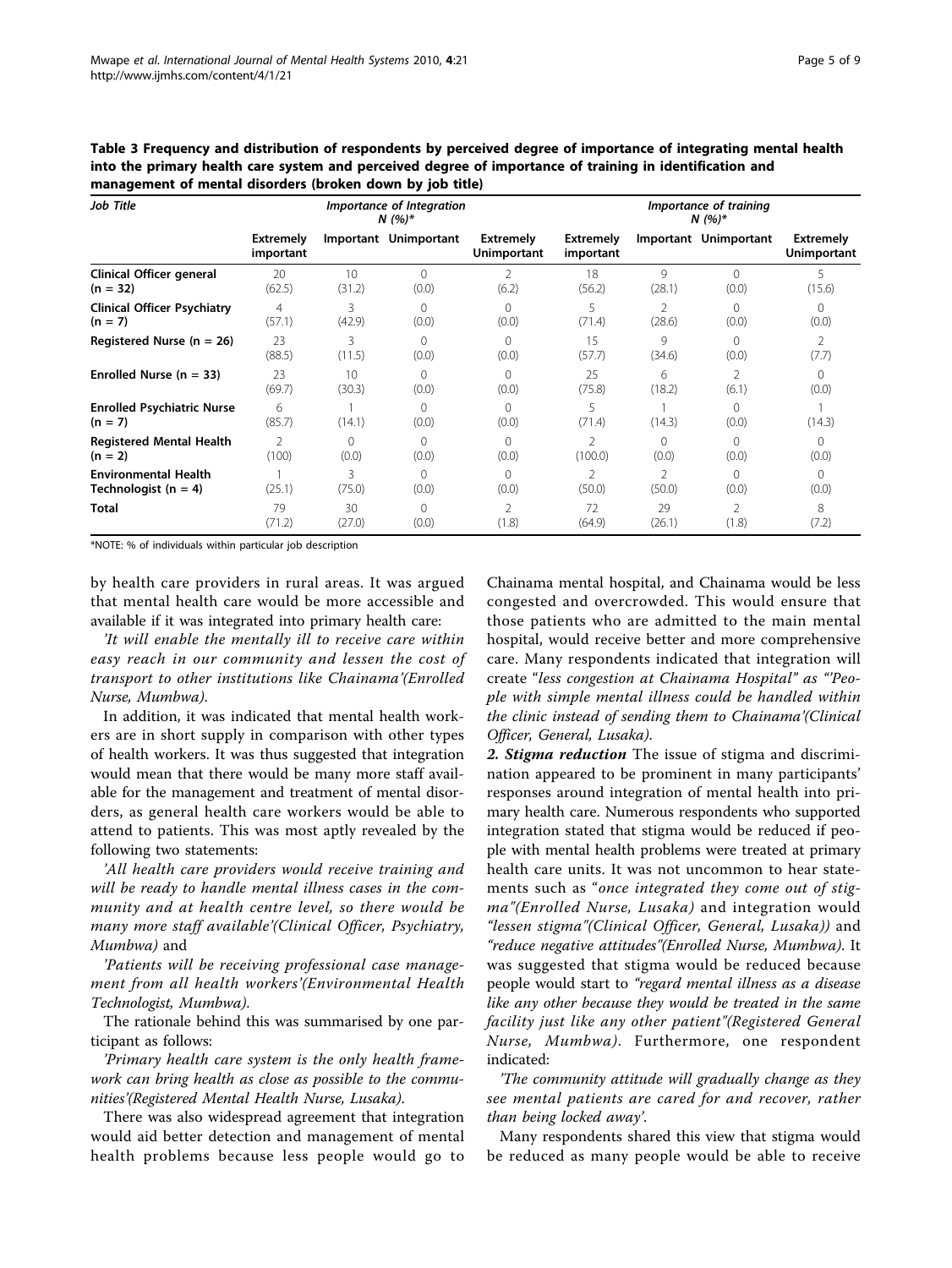care within their communities, rather than being institutionalized far away in Chainama.

## 3. Human rights

Numerous participants stated that the government has made a clear commitment to providing health care to the population at the primary health care level. Some respondents said that over and above the benefits of integration, people with mental health problems possess an intrinsic right to treatment at this level of care, just like any other person seeking help for a health problem. They thought that integration of mental health at primary health care level would serve to uphold the human rights that people with mental health problems are thus equally entitled to. As one respondent indicated when stating that he supported integration:

'Because mentally ill patients like any other patients deserve treatment and care from the primary health care system, in health centres'(Clinical Officer,General, Mumbwa).

This view was shared by another health care worker who stipulated:

'The patients are all important and need equal rights and attention as early as primary care level'(Enrolled Nurse, Mumbwa).

Indeed, many respondents spoke about how people with mental disorders have the "right to receive care at the primary level"(Enrolled Psychiatric Nurse, Lusaka), and the "right to care without segregation"(Environmental Technologist, Mumbwa).

#### Possible rationale behind resistance to integration

Although respondents who were against integration were not asked directly why they held such attitudes, some of the reasons could be hypothesized based on respondents responses to other questions such as the one asking about the importance participants attached to integrating mental health into primary health care. As such, it seems that fear and negative attitudes towards people with mental disorders may underlie some health care providers reservations regarding integration. Table 4 shows the degree to which respondents are comfortable to attend to or deal with patients with mental illness. The majority (68.4%) of health care

providers interviewed admitted that they were extremely uncomfortable (19.8%) or uncomfortable (48.6%) attending to mentally ill people. Similarly, more than two thirds (62.1%) of the respondents indicated that they were either extremely uncomfortable (25.2%) or just uncomfortable (36.9%) dealing with mentally ill persons in general. Furthermore, as indicated in table 4, nearly half (44.1%) of respondents indicated that they find it hard to talk to someone with mental health problems, while 42.3% agreed that detention in a solitary place should be considered for people with mental illness. Also, more than two-thirds (67.5%) of the respondents strongly agreed (27.9%) or agreed (39.6%) with the notion that people with mental health problems should not be treated in the same health centre as general patients.

It thus seems that such attitudes may be informing certain reservations around potential integration between mental health and primary health care.

#### Need for training

There was widespread agreement amongst respondents that better integration of mental health into primary health care required increased training in the identification and management of mental disorders. Responses are shown in Table [5](#page-6-0) by category of health care provider. Most respondents (91%) indicated that training was either extremely important (64.9%) or important (26.1%). Only about 10 percent thought that such training was extremely unimportant (7.2%) or unimportant (1.8%). The positive attitude towards training cuts across all categories of health care providers captured in the study.

It was indicated that a lot of mental health problems currently go undiagnosed at the primary health care level because of inadequate knowledge and skills to identify and treat mental health problems. As one respondent indicated:

'Most cases go unidentified and undiagnosed, so training in mental health at the primary level is long overdue'(Clinical Officer, Psychiatry, Mumbwa).

It was indicated that training would equip general health care workers with necessary skills to manage

Table 4 Number and distribution of respondents by the degree to which they are comfortable to attend to or deal with mentally sick people

| Degree of comfort       | Attending to patients with mental illness |         | Dealing with mentally sick people |         |  |
|-------------------------|-------------------------------------------|---------|-----------------------------------|---------|--|
|                         | Frequency                                 | Percent | Frequency                         | Percent |  |
| Extremely uncomfortable | 22                                        | 19.8    | 28                                | 25.2    |  |
| Uncomfortable           | 54                                        | 48.6    | 41                                | 36.9    |  |
| Comfortable             | 31                                        | 27.9    | 37                                | 33.3    |  |
| Extremely comfortable   |                                           | 3.6     |                                   | 4.5     |  |
| <b>TOTAL</b>            |                                           | 100.0   |                                   | 100.0   |  |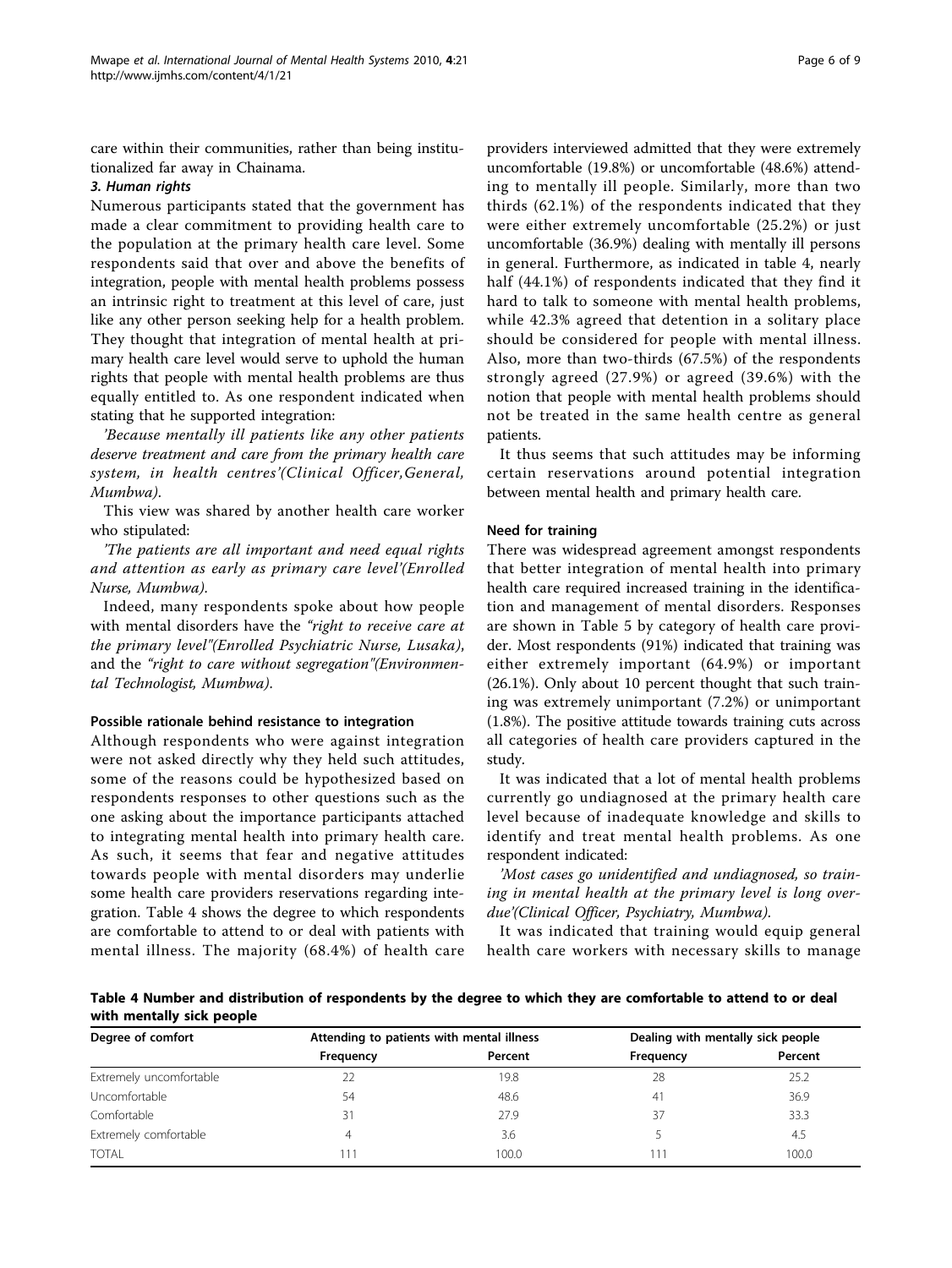|                                                                                                      | <b>Strongly</b><br>disagree | Disagree Agree |              | <b>Strongly</b><br>agree | <b>Undecided</b> | <b>TOTAL</b>   |
|------------------------------------------------------------------------------------------------------|-----------------------------|----------------|--------------|--------------------------|------------------|----------------|
| Find it hard to talk to someone with mental health problems                                          | 9(8.1)                      | 37(33.3)       | 49<br>(44.1) | 13(11.7)                 | 3(2.7)           | 111<br>(100.0) |
| Detention in a solitary place should be considered for people with mental<br>illness                 | 20(18.0)                    | 26(23.4)       | 47<br>(42.3) | 7(6.3)                   | 11(9.9)          | 111<br>(100.0) |
| Mental patients should not be treated in the same health center with other<br>people                 | 5(4.5)                      | 24(21.6)       | 44<br>(39.6) | 31(27.9)                 | 7(6.3)           | 111<br>(100.0) |
| Mentally sick persons are entitled to the same attention in the health center<br>as general patients | 19(17.1)                    | 16(14.4)       | 30<br>(27.0) | 45(40.5)                 | 1(0.0)           | 111<br>(100.0) |
| Chainama is the only place for people with mental illness                                            | 16(14.4)                    | 29(26.1)       | 35<br>(31.5) | 28(25.2)                 | 3(2.7)           | 111<br>(100.0) |

#### <span id="page-6-0"></span>Table 5 Number and distribution of health workers by the degree to which they agree or disagree with statements regarding mentally sick persons

cases of mental illness appropriately. The rural population indicated that training in mental health would also prevent them from referring uncomplicated cases to Chainama hospital. As the following remark indicates:

'Training will equip us to manage mental illness cases at clinic level and give adequate support'(Registered General Nurse, Lusaka).

#### Discussion

This study explored integration of mental health into primary health care from the perspective of health care providers in two districts in Zambia. It documents their attitudes towards integrating mental health into primary health care, as well as some of the possible reasons for such attitudes. It also highlights health care providers' recommendations regarding integration. One of the key barriers around integrating mental health into primary health care that has been identified is that the views and concerns of health care providers around integration have not been fully taken into account [\[14](#page-8-0)]. This study thus seeks to speak to this gap. To the authors knowledge, it is also the only known study on mental health integration into primary health care in Zambia.

The results revealed a general willingness amongst health workers to have mental health added to their list of care responsibilities, and integrated with primary health care. A multitude of reasons were highlighted as to why integration would be beneficial. These included improving the detection and management of mental health problems as people would be more willing to access care, care would be brought closer to the communities, there would be more human resources and Chainama would be less congested. Furthermore, it was indicated that integration would help reduce the stigma surrounding mental illness, as people would receive care in the same facilities as other patients, rather than being institutionalized. Finally, some respondents indicated that integration was a human right for people with mental disorders.

Integrating mental health into primary health care has been shown to improve the diagnosis of mental disorders and uptake of treatment, as health care at the primary level is generally more accessible, available and less stigmatizing [[14\]](#page-8-0). Furthermore, it has been shown that because up to 40% of patients attending primary care services will be suffering from the common mental disorders, the opportunities for prevention, both primary and secondary, are greater with integration [[21\]](#page-8-0).

However, while most respondents favoured integration, most also said that people with mental health problems should not be treated in the same health centre as general patients. Although it was not explored fully, it seems that resistance to integration may stem from the fear and negative attitudes some health care providers may have towards mentally ill persons. Indeed, fear and stigma, which are common amongst general health care providers [[22-25](#page-8-0)], have been identified as some of the main obstacles preventing adequate mental health and primary health care integration[\[26](#page-8-0)]. In this regard, further work may be needed, not only in the provision of clinical skills, but also in providing education, changing attitudes and beliefs.

The World Health Organisation has been encouraging nations to have a deliberate policy to integrate mental health into primary health care since the Alma Ata International Conference on Primary Health Care in 1978. Despite the numerous health sector reforms that have taken place in Zambia that have been situated within a primary health care philosophy, mental health has been largely overlooked in these reforms. Indeed, the Zambian health service's priority is placed on communicable diseases, at the expense of non-communicable diseases. Jenkins and Stratdee [[14](#page-8-0)] emphasize however that ignoring the burden of disease arising from mental health problems can be expensive in terms of absenteeism, increased demand for health services, and low productivity, among others.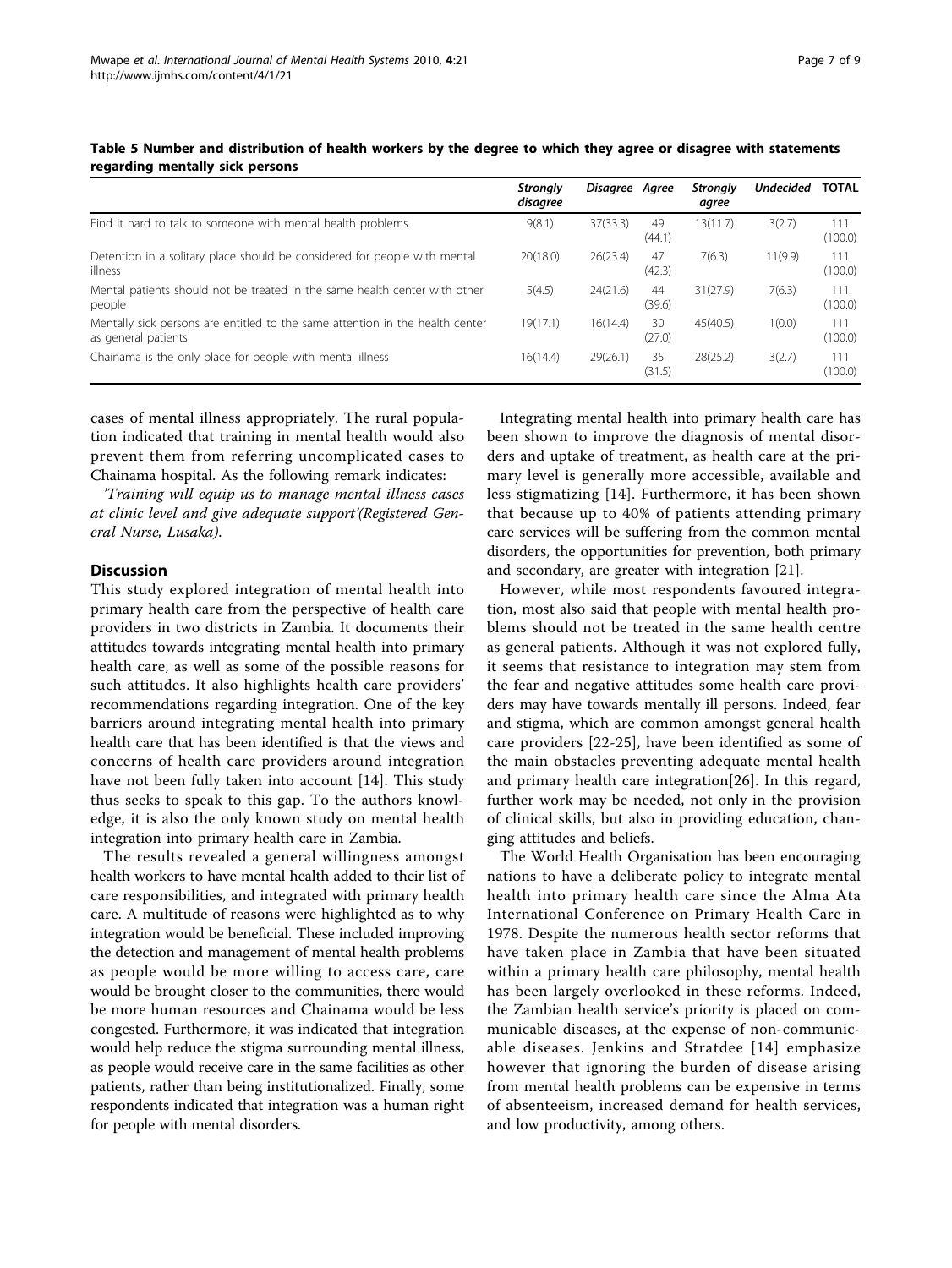It is with the above background in mind that the present study suggests restructuring of mental health services through its integration into primary health care and involvement of the community in the management of mental health problems and promotion of mental health [\[27](#page-8-0)]. Researchers in other settings argue for what is termed 'comprehensive integrated primary mental health care', a concept that takes into account the complexity of the interaction of biological, cultural, social and psychological factors in mental health [[27,28\]](#page-8-0). Comprehensive changes such as reforming the mental health system require greater strength than would be needed to change a segment of it [[27\]](#page-8-0).

Bearing in mind the commitment by government contained in the Zambian mental health policy [[10\]](#page-8-0) that mental health should be integrated at primary health care level, it would be expected that the first step towards integration should be the inclusion of mental health on the BHCP. Like any other intervention accessible at the primary health care level, mental heath can also be easily accessed. The present study findings revealed the need for mental health problems to be detected earlier. Therefore the importance for the reform programme to ensure mental health services are made practically available within primary health cannot be overemphasised. This may be appropriate because it is easier for many people to access health care from this level given that health facilities are within their reach, and therefore affordable in terms of transport costs. The issue of prohibitive transport cost to take a patient to Chinama has been one of the common concerns for most of the participants of the present study.

The recommendations of this study are consistent with Orley and Sartorius' [[29](#page-8-0)] suggestion that health care providers should be able to attend to every patient's psychological dimension of health beside the physical ailment that has led the patient to seek health help. If they do not possess the skill to attend to people with mental health problems, health providers should at least have the skill to identify the problem and refer to their colleagues who are competent to provide mental health interventions. In this case, every health worker in outpatient clinics or even on the ward should be provided with basic training to enable them to explore the mental health status of a person who comes to the clinic for a physical assessment and be able to identify a mental health problem. A conducive environment with knowledgeable and skilled staff on hand to help people presenting with mental health problems may serve to encourage the people to seek help when they need it, thus reducing the prevalence of mental health problems.

In this way, the health system would be upholding the holistic concept and person centred approach to care that WHO has recommended in its mental health

programmes. Given the current inadequacy in human resource in Zambia in general and at primary health care level in particular, it is appropriate to build capacity so that people with mental health problems can be seen and cared for by health care providers who are not specialised in mental health but have basic knowledge and skills.

#### Conclusion

It is thus clear that in principle, primary health care workers in Zambia appear to support integration of mental health into primary health care, but many still have stigmatising attitudes towards the mentally ill. Consequently, further work is needed, not only in the provision of clinical skills, but also in providing education to change attitudes and beliefs. Integrating mental health into primary health care is however ultimately going to require increased consensus, commitment and political will within government to place mental health on the national agenda and secure funding for the sector. This is essential if the country is to realize the many of the ideals enshrined in the progressive health reforms undertaken over the last decade. As indicated by the World Health Organization, ultimately, there is "no health without mental health" [[18\]](#page-8-0).

#### Acknowledgements

This research was funded by the UK Department for International Development (DfID)(RPC HD6 2005-2010) for the benefit of developing countries. The views expressed are not necessarily those of DfID. We would like to acknowledge the respondents for their valuable contributions. Special thanks also to the members of the Mental Health and Poverty Project (MHaPP). RPC members include Alan J. Flisher (Director) and Crick Lund (Coordinator) (University of Cape Town, Republic of South Africa (RSA)); Therese Agossou, Natalie Drew, Edwige Faydi and Michelle Funk (World Health Organization); Arvin Bhana (Human Sciences Research Council, RSA); Victor Doku (Kintampo Health Research Centre, Ghana); Andrew Green and Mayeh Omar (University of Leeds, UK); Fred Kigozi (Butabika Hospital, Uganda); Martin Knapp (University of London, UK); John Mayeya (Ministry of Health, Zambia); Eva N Mulutsi (Department of Health, RSA); Sheila Zaramba Ndyanabangi (Ministry of Health, Uganda); Angela Ofori-Atta (University of Ghana); Akwasi Osei (Ghana Health Service); and Inge Petersen (University of KwaZulu-Natal, RSA).

#### Author details

<sup>1</sup>Department of Mental Health Nursing, Chainama College of Health Sciences, Lusaka, Zambia. <sup>2</sup>Department of Social Development Studies, Demography Division, University of Zambia, Lusaka, Zambia. <sup>3</sup>Department of Psychiatry and Mental Health, University of Cape Town, South Africa. <sup>4</sup>Research Officer, Mental Health and Poverty Project, Department of Psychiatry, Chainama College of Health Sciences, University of Zambia, Lusaka, Zambia.

#### Authors' contributions

AF and CL conceived of the study, and participated in its design and coordination and helped to draft the manuscript. LW and SC drafted the manuscript. AS, AK and AS were involved in revising the manuscript critically for important intellectual content. All authors read and approved the final manuscript.

#### Competing interests

The authors declare that they have no competing interests.